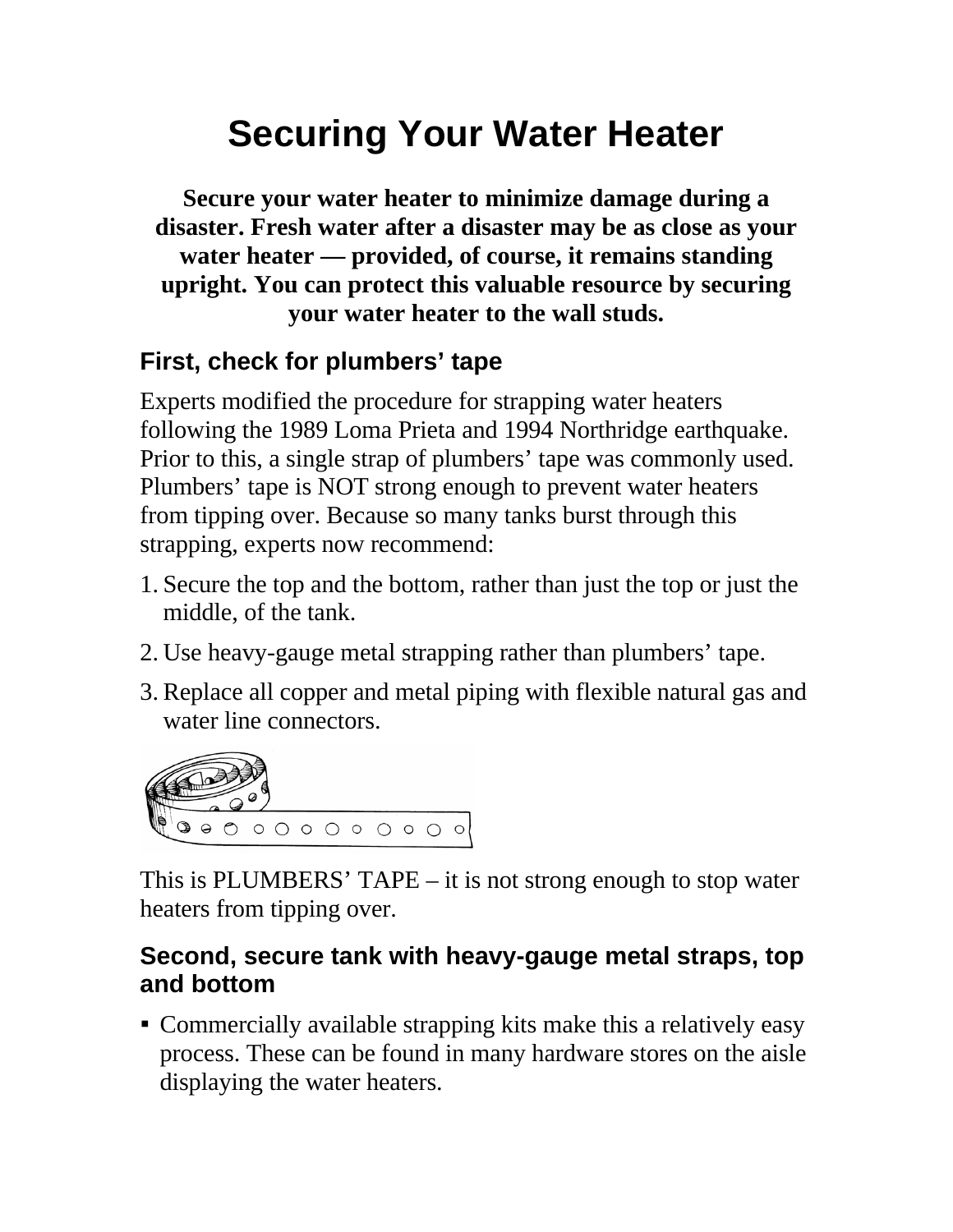These kits come complete with the strapping, lag screws, washers, spacers and tension bolts.

- You can also choose to assemble the strapping materials yourself using heavy-gage metal straps and 3-inch lag screws.
- To prevent the tank from tipping backwards, there should be very little space between it and the wall. If there is more than 1 or 2 inches, attach a wooden block to the wall with long lag screws.
- Wrap the heavy-gauge metal strapping 1-1/2 times around the tank. Place the strapping at the back of the tank. Bring it to the front and then take it back to the wall.



 Secure the strapping to the wall studs or the wood block using several 1/4-inch x 3-inch or longer lag screws with oversized washers.